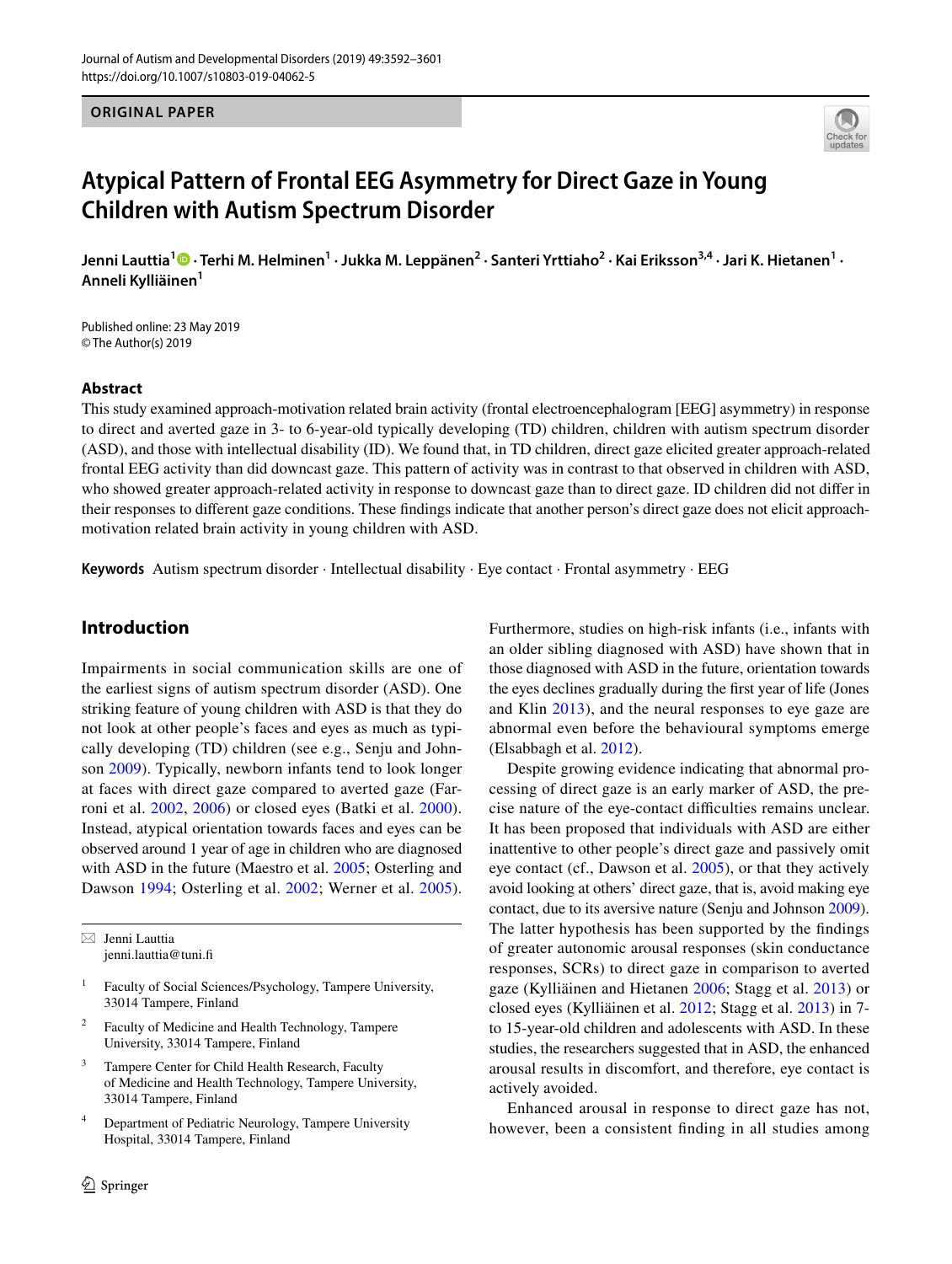school-aged children with ASD (cf. Joseph et al. [2008](#page-8-10); Kaartinen et al. [2012](#page-8-11)). Furthermore, Nuske et al. ([2015\)](#page-8-12) measured pupil dilation as an indication of arousal response in 2- to 5-year-old children with ASD and age-matched TD children. They found that both groups of children responded with greater pupil dilation in response to direct gaze than in response to averted gaze, indicating no ASDspecifc enhanced arousal in response to eye contact. Thus, the heightened arousal in response to direct gaze in 7- to 15-year-old children with ASD (Kylliäinen and Hietanen [2006;](#page-8-8) Kylliäinen et al. [2012;](#page-8-9) Stagg et al. [2013](#page-9-2)) may not be a fundamental reason for the difficulties in making eye contact. Instead, this may be a consequence of diminished exposure to eye contact during development. As these school-aged children were not accustomed to making eye contact in their every-day life, another person's direct gaze elicited enhanced arousal responses when they were specifcally instructed to look at the eyes during the laboratory experiments. Senju [\(2013](#page-9-3)) also discussed the possibility that people with ASD do not spontaneously pay adequate attention to social stimuli, such as faces and eyes, but when they are specifcally asked to direct their attention to these stimuli, they do not difer from TD people in the way that they perceive social stimuli.

The hypothesis of passive omission of direct gaze in ASD has acquired recent support through studies in young children with ASD. Moriuchi et al. ([2017\)](#page-8-13) used eye-tracking as a measure to investigate how 2-year-old TD children, children with intellectual disability (ID), and children with ASD respond to explicit and implicit cueing to look at the eyes. Children with ASD did not look away from the eyes any faster than did TD children when they were explicitly cued to look at the eyes (Moriuchi et al. [2017\)](#page-8-13). The authors concluded that their results supported the presence of passive insensitivity to social signals of others' eyes, instead of the active avoidance hypothesis. Helminen et al. ([2017\)](#page-8-14) reported that young, 2- to 5-year-old children with severe ASD and ID did not show greater attentional orienting responses (measured as heart rate deceleration responses) to direct versus averted gaze, unlike TD children and children with ID but without ASD, which also seems to support the passive omission hypothesis in young children with ASD.

The above results have provided an indirect and inconsistent account of the motivational direction, that is, to approach or to avoid, for direct eye gaze in children with ASD. In order to test the hypotheses regarding passive omission and active avoidance of eye contact in children with ASD, a more direct assessment of the motivational inclinations for eye gaze is needed. A traditional psychophysiological method of studying motivational tendencies is to measure relative frontal asymmetry in electroencephalogram (EEG) alpha-band activity (Davidson [1984](#page-8-15); Harmon-Jones and Gable [2018\)](#page-8-16). Studies have shown that,

in typical adults, seeing another person's direct gaze elicits approach-related, relatively greater left-sided frontal activity (left-sided asymmetry), whereas seeing averted gaze elicits avoidance-related, relatively greater rightsided frontal activity (right-sided asymmetry) (Hietanen et al. [2008](#page-8-17); Pönkänen et al. [2011](#page-9-4); Uusberg et al. [2015](#page-9-5)). In fact, a previous study investigated frontal EEG asymmetry responses to direct gaze versus closed eyes in school-aged children with ASD (Kylliäinen et al. [2012](#page-8-9)). This study found greater approach-related, left-sided frontal asymmetry in response to direct gaze versus closed eyes in TD children, whereas there was no diference in frontal EEG asymmetry in response to direct gaze and closed eyes in children with ASD. These fndings suggested that, in children with ASD, another person's direct gaze does not trigger approach motivation. More importantly, their study did not support the hypothesis regarding avoidancerelated motivation in response to direct gaze in children with ASD.

In general, previous studies on eye contact in ASD have focused on school-aged, cognitively able children with ASD (as in Kylliäinen et al. [2012](#page-8-9)), and studies on young children who also have ID are lacking (Itier and Batty [2009](#page-8-18); Jack and Pelphrey [2017\)](#page-8-19). However, it is also essential to study children with ASD who have limited verbal communication skills and ID. Research on this group will allow the investigation of the core underlying causes of abnormalities, without the infuence of confounding factors such as compensatory mechanisms associated with an advanced intellectual capacity (cf., Jack and Pelphrey [2017\)](#page-8-19) on the fndings. The recent fndings by Helminen et al. [\(2017](#page-8-14)), as described above, gave indirect support for the passive omission of eye contact hypothesis even in young children with ASD and ID. However, without directly measuring the underlying motivational tendencies, it cannot be ascertained whether these children do not exhibit gaze direction-dependent efects in motivation-related brain responses, or whether this group of young children, who often seem to avoid faces/ eyes according to the observations of the close ones, would show smaller approach-related responses to direct than to averted gaze.

In the present study, we examined frontal EEG asymmetry responses to direct and averted gaze in 3- to 6-year-old children with severe ASD and ID. TD children and children with ID without ASD served as control groups. Using children with ID as an additional control group, we aimed to control for the efects of a general developmental delay on our fndings. In our study, we measured frontal EEG activity whilst the participants were shown videos of faces with direct or downcast gaze or cars, both frst static and then moving towards them. The use of motion in the stimuli has helped the children to notice and pay attention to the stimuli in our previous studies (Helminen et al., [2017;](#page-8-14) Kylliäinen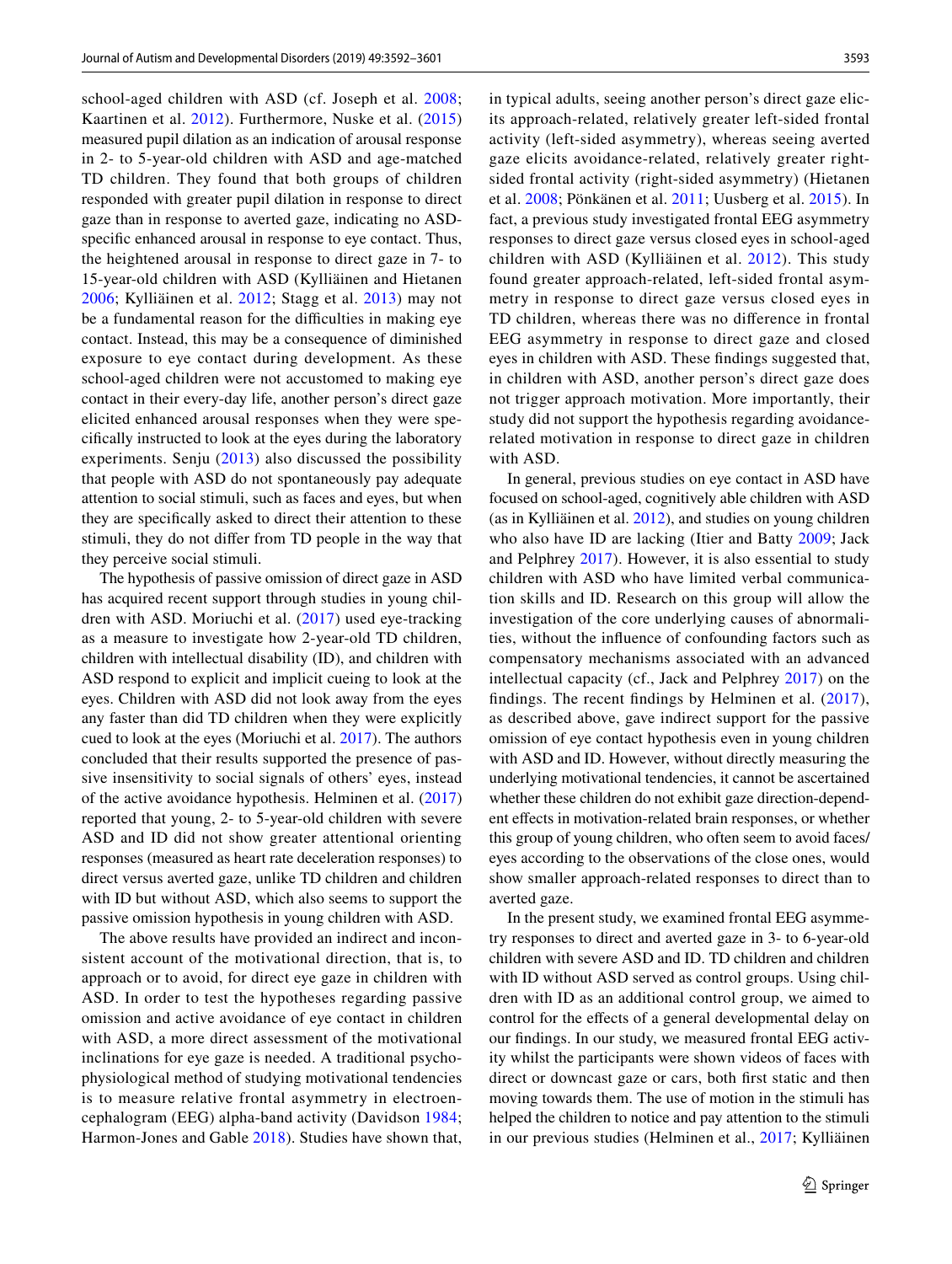and Hietanen, [2006](#page-8-8); Kylliäinen et al. [2012](#page-8-9)). The dynamicity of social stimuli is also recommended in the ASD-literature (cf., Saitovitch et al. [2013](#page-9-6)).

Based on earlier results obtained from studies among TD children and adults (Hietanen et al. [2008](#page-8-17); Kylliäinen et al. [2012](#page-8-9)), we hypothesized that TD children and children with ID without ASD would exhibit relatively greater left-sided frontal activity (associated with a tendency to approach) in response to direct gaze than in response to averted gaze. Based on previous studies among school-aged, cognitively able children with ASD (Kylliäinen et al. [2012\)](#page-8-9), one would expect to fnd no diferences between frontal EEG asymmetry responses to direct and averted gaze. The main aim of the present study was to investigate whether a similar pattern would also be observed in children with severe ASD and ID, or whether these children would instead show smaller approach-related activity in response to direct gaze (indicated by less relative left-sided frontal EEG activity in response to direct than to downcast gaze in the children with ASD).

# **Methods**

## **Participants**

The study was a part of the Autism and Gaze research project wherein the development of eye contact behaviour was investigated in young children with ASD. Twenty children

<span id="page-2-0"></span>**Table 1** Participant characteristics in the fnal sample

with ASD, 17 children with ID without ASD and 19 TD children (all between 3 and 6 years in age) who had no history of neurodevelopmental or neurological disorders participated in the study. Children with ASD and children with ID were recruited from the Department of Pediatric Neurology, University Hospital of Tampere, Finland. Children with ID were also recruited from the Outpatient Intellectual Disabilities Clinic, University Hospital of Tampere, and TD children were recruited from local day-care centres. The study was reviewed by the Ethical Committee of the Pirkanmaa Hospital District (ETL R12098). Written informed consent was obtained from the participants' parents after they received both written and oral information about the study.

The developmental age of ASD and ID children was estimated by a clinical neuropsychologist using the Wechsler Preschool and Primary Scale of Intelligence, third edition (WPPSI-III; Wechsler [2002\)](#page-9-7) and/or Bayley Scales of Infant and Toddler Development II (Bayley [2006\)](#page-7-1). The ASD and ID groups were matched by developmental age, chronological age, and sex. TD children and children with ASD were matched by chronological age and sex. Eight children with ASD, 7 children with ID, and 7 TD children were excluded from the fnal analysis owing to a lack of cooperation during the experiment, leading to insufficient acceptable data ( $\geq$ 2 EEG epochs per condition). Participant characteristics in the fnal sample are presented in Table [1.](#page-2-0) There were no signifcant diferences between the clinical and control groups of the fnal sample

|                                   | Group                  |                      |                       |
|-----------------------------------|------------------------|----------------------|-----------------------|
|                                   | <b>ASD</b>             | ID                   | TD                    |
| $N$ (boys: girls)                 | 12(11:1)               | 10(9:1)              | 12(9:3)               |
| CA (years:months)                 | $4:4(0:11), 2:10-5:10$ | $5:1(1:1), 3:11-7:2$ | $4:7(0:10), 2:9-5:10$ |
| Developmental age (years: months) | $2:7(0:11), 1:2-4:2$   | $2:7(0:6), 1:10-3:4$ |                       |
| $SCO$ (cut-off $15$ )             |                        | $9.11(5.11), 4-18$   | $3.25(2.22), 0 - 7$   |
| ADOS-2                            |                        |                      |                       |
| <b>SA</b>                         | $15.6(3.1), 9-20$      |                      |                       |
| <b>RRB</b>                        | $5.3(1.4), 3-8$        |                      |                       |
| Comparison score                  | $8.1(1.5), 6-10$       |                      |                       |
| ADI-R                             |                        |                      |                       |
| Social domain (cut-off 10)        | $19.8(6.3), 6-28$      |                      |                       |
| Communication domain (cut-off 8)  | $16(2.3), 14-20^a$     |                      |                       |
|                                   | $10.5(2.7), 7-14b$     |                      |                       |
| Stereotypy domain (cut-off 3)     | $7.3(2.7), 4-12$       |                      |                       |

All values are given as mean (SD), range

*ASD* autism spectrum disorder, *ID* intellectual disability, *TD* typical development, *CA* chronological age, *SCQ* Social Communication Questionnaire, *ADOS*-*2* Autism Diagnostic Observation Schedule 2, *SA* social afect, *RRB* restricted repetitive behaviour, *ADI*-*R* Autism Diagnostic Interview-Revised

<sup>a</sup>Verbal children  $(N=4)$ 

 $b$ Non-verbal children (N=8)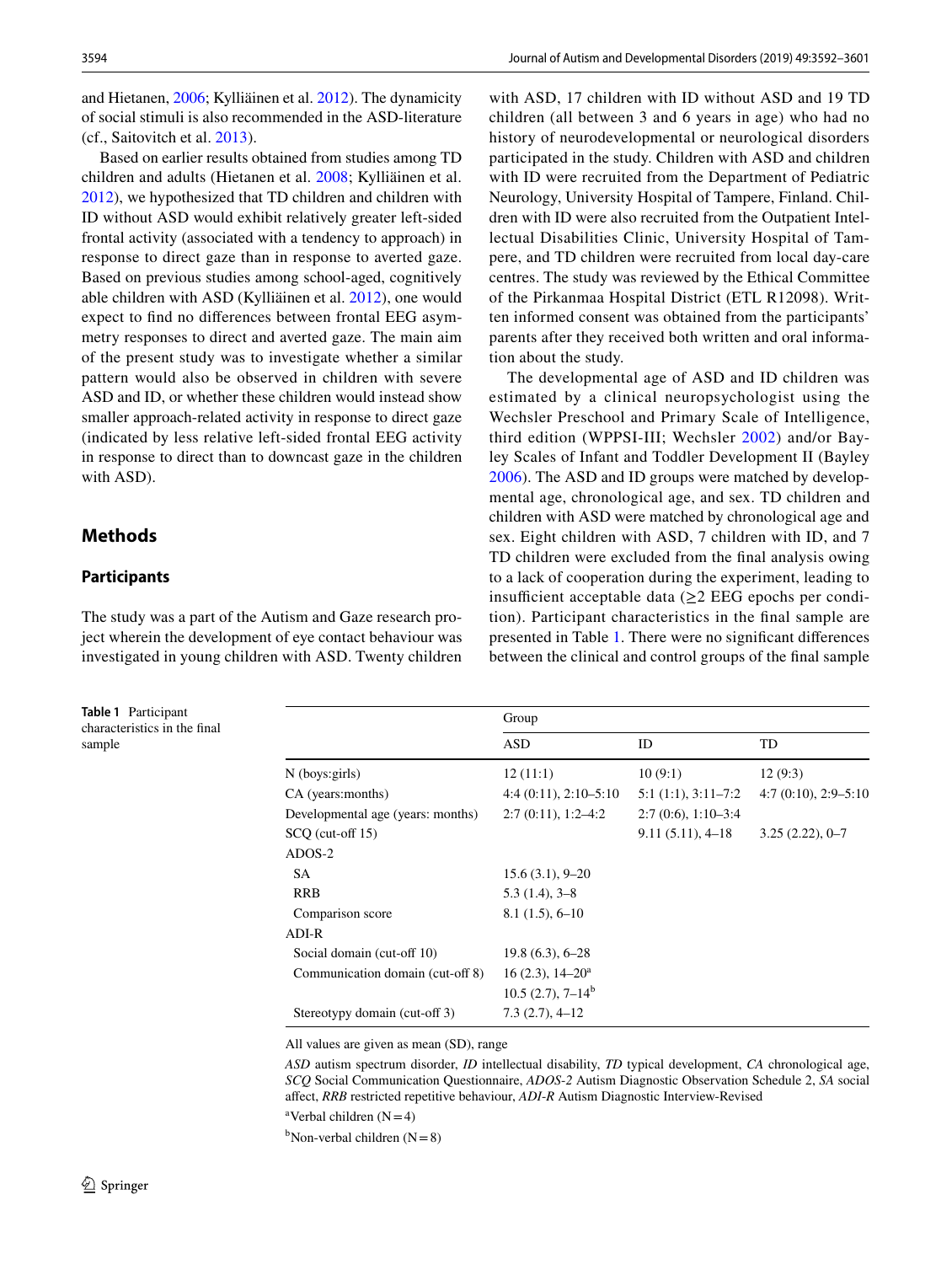in terms of chronological age  $(F(2,31)=1.829, p > 0.10)$ nor between the ASD and ID groups in terms of developmental age (*t*(20)=−0.033, *p*>0.10).

Clinical ASD diagnoses were confrmed using the Autism Diagnostic Interview - Revised (ADI-R; Rutter et al. [2005\)](#page-9-8) and the Autism Observation Schedule 2 (ADOS-2; Lord et al. [2012\)](#page-8-20). According to the ADOS-2 comparison scores, the level of autism spectrum-related symptoms was high, and the ADI-R summary confrmed severe autistic behaviour (see Table [1](#page-2-0)). To ensure that children in the control groups did not have autistic features, their parents completed the Social Communication Questionnaire (SCQ; Rutter et al. [2003](#page-9-9)). Two children with ID exceeded the cut-off score of 15 points in the questionnaire, but the additional points were obtained from the scale for difficulties in communication rather than from the scale for difficulties in social interaction. Furthermore, these two children did not show autistic behaviour in clinical observations.

#### **Stimuli**

Frontal views of faces with a neutral expression were videoed. Three women were instructed to pose with two diferent gaze directions: either while gazing straight ahead (direct gaze) or while gazing downwards (downcast gaze). The control stimuli comprised videos of three diferent toy cars with either a front or back view (see Fig. [1,](#page-3-0) for examples of still-picture video stimuli). Toy cars were chosen as control stimuli since they are familiar stimuli for the children and they have symmetrical appearance like faces. In addition, to match with the motion of the face stimuli (approach), movement is natural also for cars, unlike for many other control objects often used in face perception studies (e.g., houses).

Trials started with an attention grabber (a round-shaped moving figure with a sound effect) that was located on the screen in the same location as the eye region of the following face image. The trials were composed such that videos



of faces and cars were static for the frst 2 s, after which the faces started to loom towards children, thus creating the impression of an approaching person. In the car video stimuli, either the front end or the rear end of the car began to approach the child (depending on whether the video was flmed with a front or a back view of the car). The moving segment lasted for 3 s.

The vertical angle for the faces was  $10^{\circ}$  at the beginning of the trial and 17° at the end, while the vertical angle for the car stimuli measured  $7^\circ$  at the beginning and  $13^\circ$  at the end. The trials ended with a picture of a button signalling to the child that she/he could press a green or red button. This part of the task was aimed at engaging the child. Finally, a 1-s long reward animation appeared on the screen.

## **Procedure**

The experiment took place in a dimly lit room. First, the experimental procedure was carefully explained to the child with the help of picture cards, as per the practical guidelines set forth by Kylliäinen et al. [\(2014\)](#page-8-21). Children sat within a viewing distance of approximately 60 cm from the screen. The task was a part of an experimental session that was approximately 1 h in length: about half of the children saw the task as the second task, while the remaining saw the task as their last one. It took the children approximately 10 min to complete the task. An experimenter sat/stood behind the child, whilst other experimenters and parents were at the other side of the room behind a wall. The experimental session was videotaped to enable the researcher to control stimulus presentation and to provide a record of the children's movement and behaviour during the task.

There were 24 trials, including 6 trials of each stimulus type (direct gaze, downcast gaze, car with a front view, or car with a back view). Trials were controlled and presented using E-prime software (Psychology Software Distribution, Pittsburgh, Pennsylvania) in a random order with the constraint that the same stimulus type was presented no more than three times in a row. The inter-stimulus interval varied between 4–6 s. During the experiment, the experimenter monitored the child via a video feed and did not initiate the next trial unless the child was paying attention to the attention grabber on the screen. Short breaks between trials were allowed to help the children focus on the task.

#### **EEG Data Acquisition**

<span id="page-3-0"></span>Continuous EEG was recorded at 250 Hz using a high-density EGI Hydrocel 128-electrode net, Netamps 400 amplifer, and Netstation 4.5.1 software (Electrical Geodesics, Inc.). In the EGI recording system, impedances at or below 100 kΩ **Fig. 1** Still-picture examples of the video stimuli are considered acceptable based on the high input impedance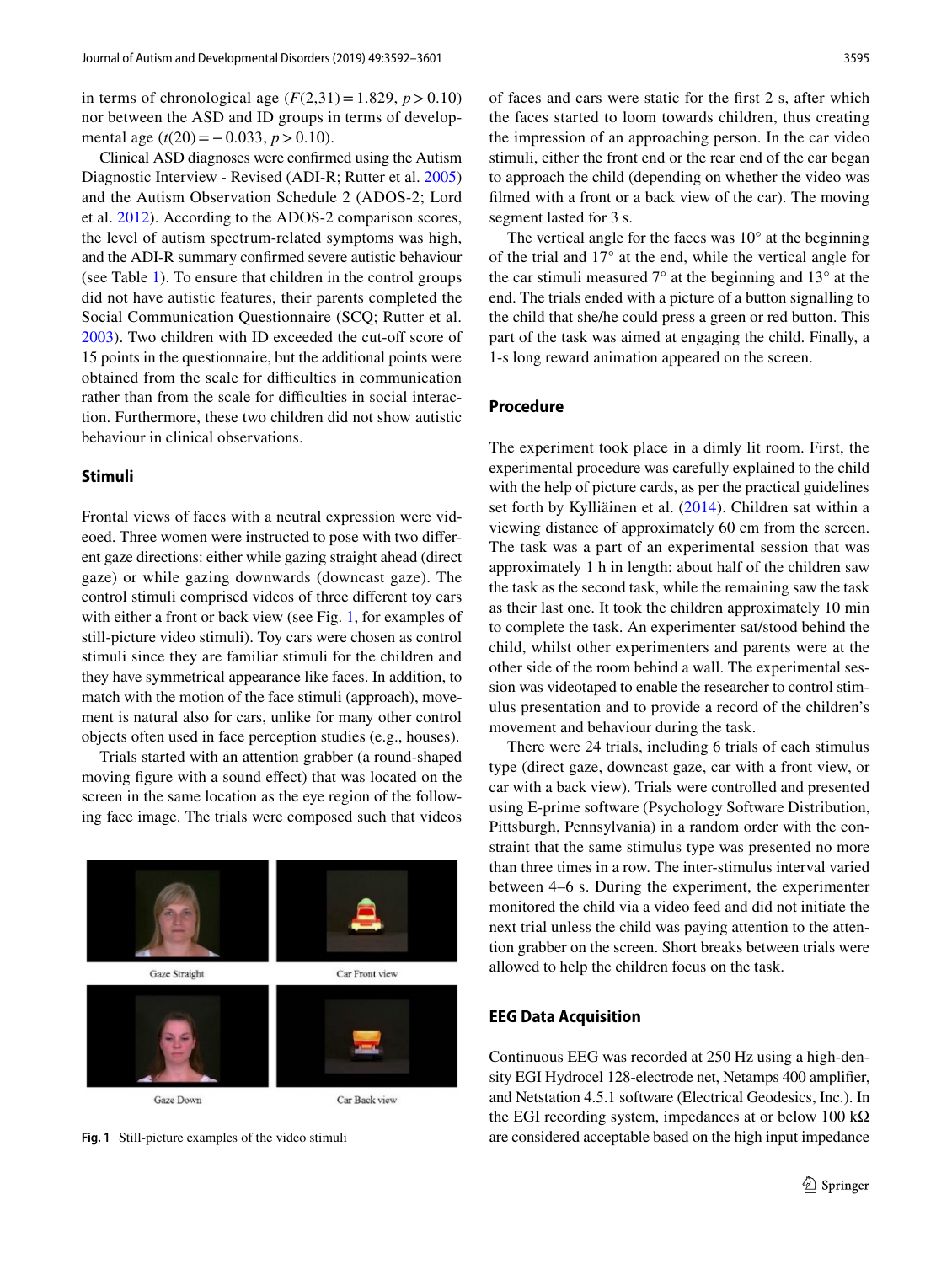Even though EEG was recorded from the whole surface, the analyses focused on specifc channels in frontal areas. A subset of three individual electrodes on each hemisphere was chosen for each child depending on the exact placement of the net. The electrodes were chosen according to the 10–20 system of electrode placement for F3 and F4 (e.g., see Yang et al. [2007\)](#page-9-11). The most common subset of three electrodes for the right hemisphere was 2, 3, 9 ( $N=12$ ), and the most common sets for the left hemisphere were 23, 26, 27 and 24, 27, 28 (both  $N=10$ ).

# **Data Analysis**

Stimulus-locked EEG data for trials were segmented ofine into two 3000-ms segments to perform rudimentary corrections for blinks and for artefacts. The frst segment covered 1000-ms pre-stimulus to 2000-ms post-stimulus (when the movement began) and the second segment covered 1000 ms to 4000-ms post-stimulus (when the picture had been moving for 2000 ms). EEG channels whose amplitudes exceeded 500-microvolts were excluded from further analyses and interpolated using the EEGLAB eeg interp function (Delorme and Makeig [2004\)](#page-8-22). EEG in all channels were re-referenced to the average reference (i.e., the mean of all channels). Baseline-correction was applied by computing the mean of each segment and subtracting it from the EEG signal within each segment and eye movements and blinks were corrected using Independent Component Analysis (ICA, Delorme and Makeig [2004\)](#page-8-22).

After ICA, the EEG data were segmented into two 1-s long epochs within each trial. The first epoch was 0–1000 ms from the beginning of each trial (the frst second of the static phase of the trial), and the second epoch was 2000–3000 ms from the beginning of the trial (the frst second of the moving phase of the trial). By splitting the trials into these two epochs, we were able to maximize the number of accepted epochs and were able to analyse the efect of stimulus motion more carefully. Together, there were 8 diferent conditions: static direct gaze, dynamic direct gaze, static downcast gaze, dynamic downcast gaze, static car with a front view, dynamic car with a front view, static car with a back view, and dynamic car with a back view.

At this point, epochs were rejected based on video- and EEG-based quality control using Eegtool (Kaatiala et al. [2013\)](#page-8-23), an open access Matlab toolbox, and integrated videobased quality control with EEGLAB functions (Delorme and Makeig [2004\)](#page-8-22) for EEG-signal analyses. Rejection criteria in the video-based analyses included overt emotional reactions; gross body, hand, or head movements; or any stereotypic movements. Epochs were also rejected if the child did not look at the screen. The remaining EEG artefacts were recognized with an amplitude criterion of 150 µV and were corrected by interpolation (spherical splines). However, if the number of bad EEG channels in an epoch exceeded 10% of the 128 electrode channels, the entire epoch was rejected.

The Fast Fourier Transform analysis (FFT)-transformed signal was used to calculate the mean of the alpha-activity power  $(\mu V^2)$  in each electrode for every condition. Consistent with prior research in this age group, the frequency band of 6–10 Hz was used for defning alpha-activity (Marshall et al. [2002](#page-8-24)).

After calculating the means for each electrode for every condition, we calculated the mean power density values for the chosen subset of three electrodes on right and left hemisphere for each condition. To normalize the distributions, these means underwent a natural-log transform. For each condition, asymmetry scores were then calculated by subtracting the natural log-transformed mean value of the left-sided subset of electrodes from that of the right-sided subset of electrodes.

Owing to the inverse relationship between alpha-power and cortical activity (e.g., see Allen et al. [2004\)](#page-7-2), positive values indicate a relatively greater alpha-power in the right frontal areas, suggesting relatively higher levels of cortical activity on the left side. Negative values indicate relatively higher levels of cortical activity on the right side.

The data from the participants were taken into the fnal analyses if there were at least two accepted epochs in each of the eight conditions. In total, in the ASD group, there was an average of 35 (range 23–48) accepted epochs per subject, of which 18 were from the static phases and 17 from the moving phases of the trials. In the ID group, the average number of accepted epochs was 32 (20–42), of which 16 were from the static phases and 16 from the moving phases. Among TD children, the average number of accepted epochs was 33 (23–42), of which 17 were from the static phases and 16 were from the moving phases. There were no statistically signifcant diferences between the groups in the number of accepted epochs  $(F(2, 31)=0.549, p>0.05, \eta_p^2=0.034)$ . Neither were there diferences in the number of accepted trials for the static  $(F(2, 31)=0.433, p > 0.05, \eta_p^2 = 0.027)$ or moving phases  $(F(2, 31)=0.639, p>0.05, \eta_p^2=0.040)$ .

# **Results**

A four-way ANOVA with group (ASD, ID, TD) as a between-subject factor and stimulus (face, car), direction (direct gaze/frontal view, downcast gaze/back view) and movement (dynamic, static) as within-subject factors showed a trend for interaction between all four main efects  $(F(2, 31)) = 3.264$ ,  $p = 0.052$ ,  $\eta_p^2 = 0.174$ ). The ANOVA also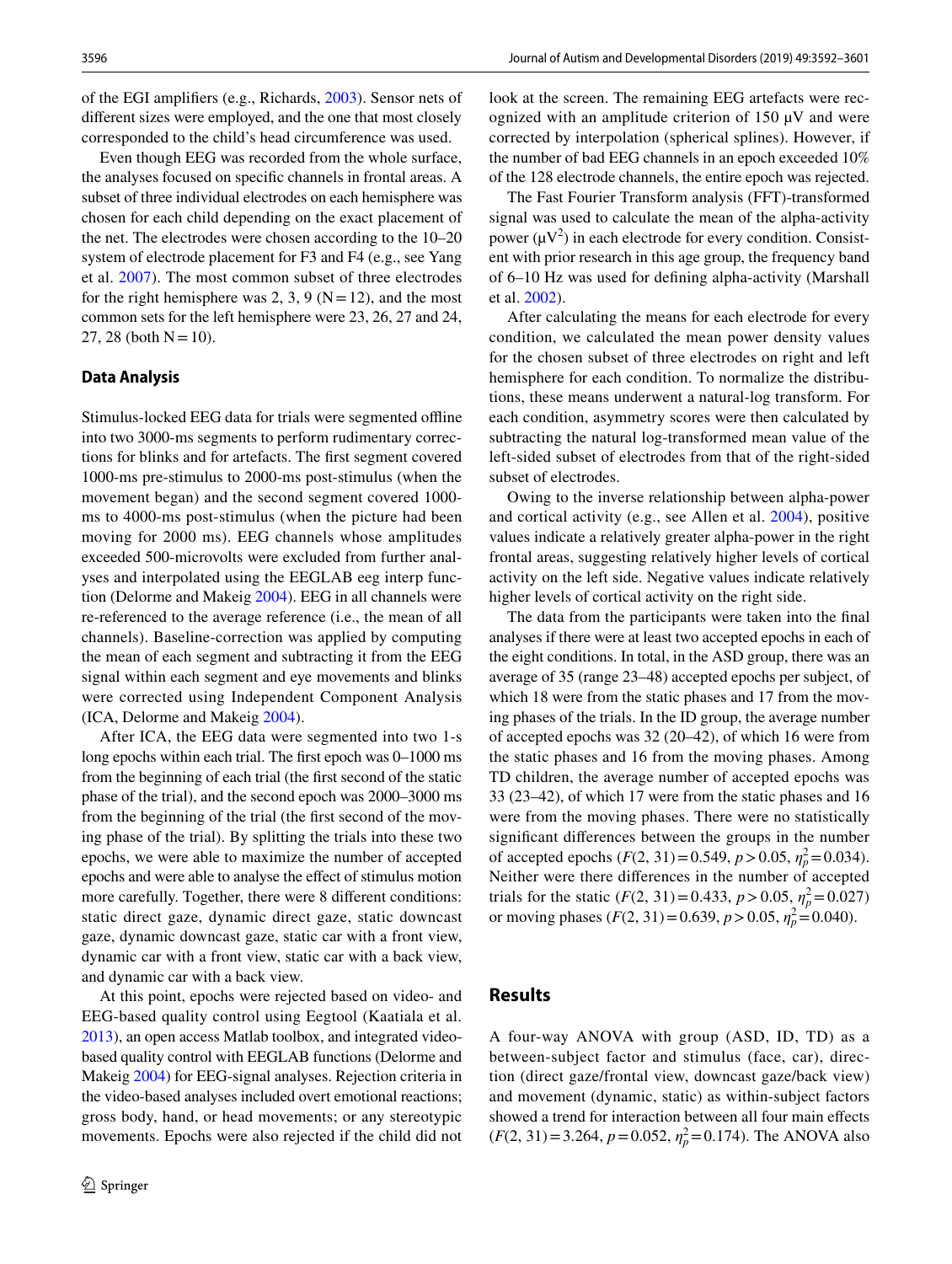showed a signifcant three-way interaction between group, direction, and movement  $(F(2, 31) = 3.526, p = 0.042,$  $\eta_p^2$ =0.185), and a two-way interaction between group and movement  $(F(2, 31)) = 3.813$ ,  $p = 0.033$ ,  $\eta_p^2 = 0.197$ ). Other interactions or main efects were not signifcant.

Because of the interaction between group and movement, the effect of movement was first analysed separately for each group. For the ASD group, asymmetry scores were signifcantly higher for moving than for static stimuli  $(t(11) = 2.262, p = 0.045)$ . For the other two groups, movement did not have a significant effect on asymmetry scores (TD children: *t*(11) = −0.898, *p* > 0.05; ID children: *t*(9) = −0.204, *p* > 0.05, see Fig. [2](#page-5-0)).

In the subsequent analyses, the data related to periods when the stimuli were moving and static were separated. For the static stimuli, a three-way ANOVA (group x stimulus x direction) showed no signifcant main efects or interactions (*p*>0.05 for all). However, for the dynamic stimuli, the same analysis showed a statistically signifcant interaction between group, stimulus, and direction  $(F(2, 31)) = 6.099$ ,  $p = 0.006$ ,  $\eta_p^2 = 0.282$ ), and between group and direction  $(F(2, 31)) = 3.959$ ,  $p = 0.029$ ,  $\eta_p^2 = 0.203$ ). Because of these interactions, we analysed the data for dynamic toy cars and dynamic gaze stimuli separately. For dynamic toy cars, a group x direction ANOVA showed no signifcant main effects or interaction  $(p > 0.05)$ . In contrast, for dynamic gaze stimuli, the interaction between group and direction was significant  $(F(2, 31) = 7.961, p = 0.002, \eta_p^2 = 0.339)$ . The main effects of group and direction were not significant  $(p>0.05)$ . Pairwise comparisons showed that, for typically developing children, the asymmetry scores were more positive for dynamic direct gaze than for dynamic downcast gaze  $(t(11)=2.890, p=0.015)$ . In striking contrast to the result for TD children, in the ASD group, the asymmetry scores

were more positive for downcast gaze than for direct gaze  $(t(11) = -5.006, p < 0.0001)$ . In other words, seeing a face with downcast gaze elicited relatively greater left-sided, approach-related frontal activity compared to seeing a face with direct gaze (see Fig. [3\)](#page-5-1). Children with intellectual disability did not show diferences in asymmetry scores between dynamic direct and dynamic downcast gaze  $(t(9) = -0.040$ ,  $p > 0.05$ ).

## **Discussion**

In the present study, we investigated approach- and avoidance-motivation-related frontal EEG asymmetry in response to direct and downcast gaze in young children with ASD and intellectual disability (ID) and in both chronologically and developmentally age-matched control children. The results of the present study revealed that in TD children, direct gaze elicited greater approach-related frontal activity than did downcast gaze. The pattern of activity was completely opposite in the children with ASD who showed greater approach-related activity in response to downcast gaze than to direct gaze. The control children with intellectual disability without ASD did not show diferences in their frontal EEG activity patterns in response to direct versus downcast gaze.

The results showing greater approach-related frontal brain activity in response to direct gaze in 3- to 6-year-old TD children are in line with the results of our previous studies showing similar patterns in school-aged children (Kylliäinen et al. [2012](#page-8-9)) and healthy adults (Hietanen et al. [2008](#page-8-17); Pönkänen et al. [2011](#page-9-4)). The consistency of this response pattern across age groups supports the view that diferential





<span id="page-5-0"></span>**Fig. 2** Mean (and SEM) frontal asymmetry scores as a function of stimulus movement and group (ln-transformed right-sided value—lntransformed left-sided value). Positive values indicate relative leftsided, approach-related EEG activity and negative values indicate relative right-sided, avoidance-related EEG activity

<span id="page-5-1"></span>**Fig. 3** Mean (and SEM) frontal asymmetry scores as a function of dynamic gaze conditions and group (ln-transformed right-sided value – ln-transformed left-sided value). Positive values indicate relative left-sided, approach-related EEG activity and negative values indicate relative right-sided, avoidance-related EEG activity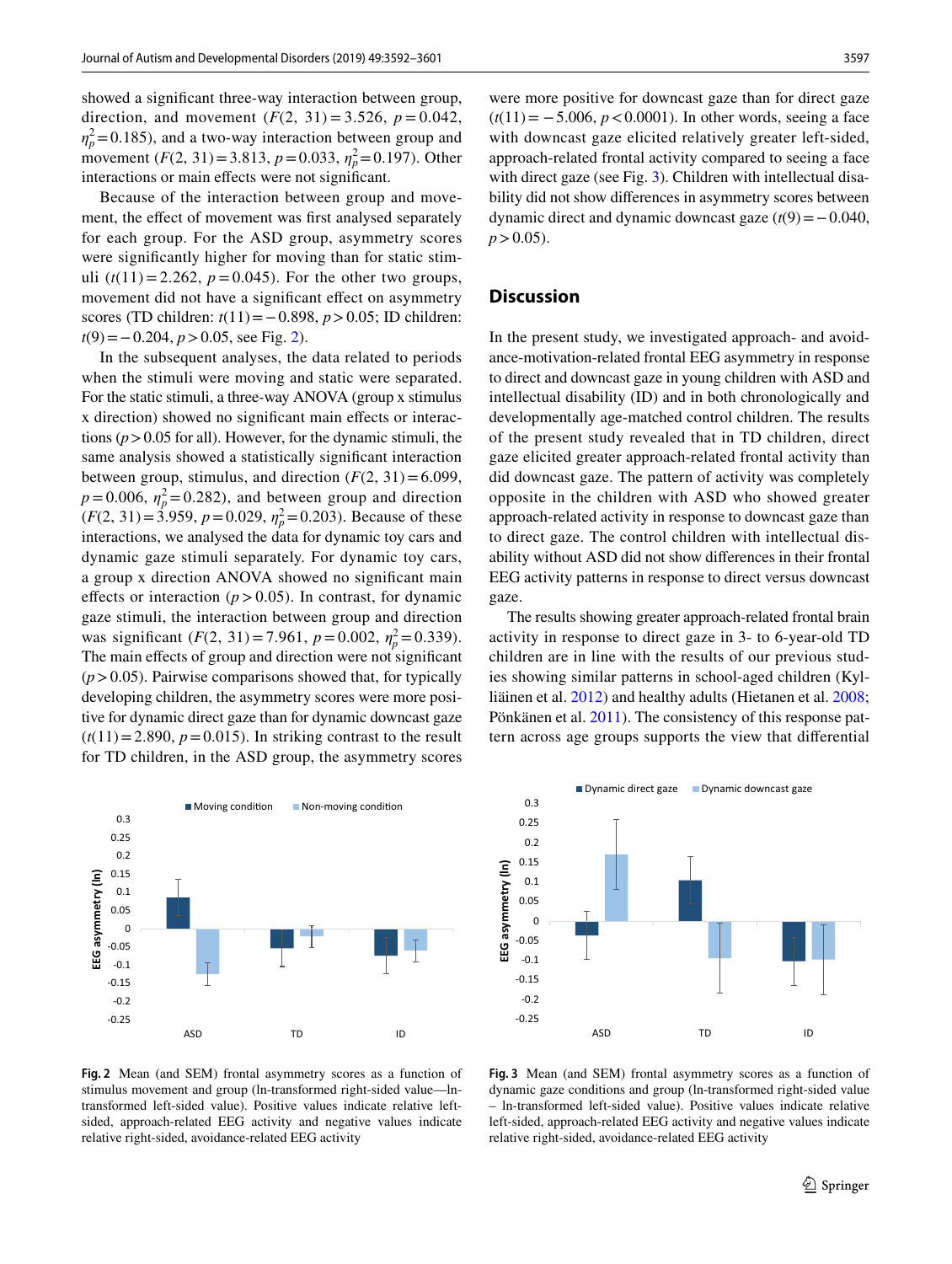sensitivity to eye contact is a salient and potentially stable characteristic of typical development. Previous studies have shown selective enhancement of frontal gamma-band activity to direct gaze in infants, suggesting an early-emerging neural specialization for the processing of this cue (Grossmann et al. [2007](#page-8-25); Parise and Csibra [2013\)](#page-8-26). There are also indications that infants and young children may interpret direct gaze as an ostensive signal that identifes them as a recipient of active social communication (e.g., gaze cueing or pointing gestures, Parise and Csibra [2013;](#page-8-26) Senju and Csibra [2008](#page-9-12)). Our fndings are consistent with these views and add to them by showing that the response to eye contact in children may also engage afective-motivational brain systems and a pattern of EEG activity that has been repeatedly linked with approach-related behavioural tendencies.

The absence of an enhanced approach-related frontal activity in response to direct gaze in the currently studied young children with ASD and ID is consistent with the fndings of our previous study involving school-aged, cognitively able children with ASD (Kylliäinen et al. [2012\)](#page-8-9). The current fndings are also in line with the fndings of our recent study (Helminen et al. [2017\)](#page-8-14), which involved mostly the same sample of children as in the present study and showed that young children with severe ASD do not show an enhanced heart rate orienting response to direct gaze, whereas TD children and children with ID without ASD do. We interpreted (Helminen et al. [2017\)](#page-8-14) these fndings as being consistent with the hypothesis that ASD is associated with an absence of enhanced motivational and attentional responses to eye contact and, as a consequence, children with ASD may pas-sively omit attending to these cues (cf. Senju et al. [2005](#page-9-13)). Thus, abnormalities in attention to eyes in ASD may arise from the absence of typical responses to eye contact instead of an active avoidance of this social cue. Recently, Moriuchi et al. ([2017\)](#page-8-13) also showed that young children with ASD do not look away from the eyes any faster than do TD children, which is consistent with this view.

However, the results of the present study suggest that instead of only a lack of age-typical response, young children with ASD and ID may be characterized by a more complex pattern of abnormalities in response to eye contact. In contrast to the results from school-aged children with ASD who did not have any diference in frontal EEG asymmetry responses between direct gaze and closed eyes (Kylliäinen et al. [2012\)](#page-8-9), here we found that gaze direction indeed has an efect on frontal EEG asymmetry scores in these young children with ASD: the downcast gaze elicited relatively greater left-sided, approach-related frontal activity than did the direct gaze. So, how to interpret this result? Why would downcast gaze be more approachable than direct gaze for children with ASD? We would like to point out that, unlike the other groups of children, the children with ASD showed, in general, greater approach-related frontal EEG activity in response to the dynamic conditions than to the static conditions (cf., Fig. [2](#page-5-0)). Thus, stimulus motion as such had an impact on the ASD children's frontal EEG asymmetry. Now, one way to interpret the fndings in ASD children is to argue that the typical pattern of approach-related frontal activity in response to dynamic stimuli was decreased when the stimulus was a face with direct gaze. Thus, in our view, we cannot entirely rule out the possibility that direct gaze evokes avoidance-related responses in young children with ASD and ID.

In our statistical analyses, we confined ourselves to within-group comparison. When investigating task-dependent changes in frontal EEG asymmetry in diferent groups of participants, we feel that it is safest to compare the patterns of responses to diferent stimulus conditions *within* each group instead of comparing responses to a given condition (e.g., direct gaze) between the groups. For example, the resting state frontal EEG asymmetry shows great individual and situational variation in individuals with ASD (Burnette et al. [2011;](#page-8-27) Heunis et al. [2016;](#page-8-28) Sutton et al. [2005;](#page-9-14) Wang et al. [2013](#page-9-15)). Thus, the direct, stimulus-related between-group comparisons would be complicated due to the possible differences in the baseline activity patterns. Without a similar baseline, it is impossible to interpret if even an identical EEG response (asymmetry score) to a given stimulus indicates similar or diferent approach-avoidance related brain response to this stimulus between participants from two different groups.

Rather surprisingly, the children who had ID without ASD did not show a diference in their responses to direct and downcast gaze stimuli. Both gaze directions elicited relatively greater right-sided, avoidance-related frontal asymmetry which was against our hypothesis of relatively greater left-sided frontal activity in response to direct gaze. Previous literature has suggested that a stimulus moving towards an observer is an indicator of threat (Shiff et al. [1962](#page-9-16)). Stimuli looming towards the perceiver have been shown to trigger avoidance-related defensive responses (i.e., pulling the head away from the stimulus, placing hands over the mouth) already in 2- to 11-week-old infants (Ball and Tronick [1971](#page-7-3)). It is possible that, in the ID group, the stimulus movement towards an observer itself captured their attention and elicited the avoidance-related frontal EEG asymmetry. It might be that the approaching and self-relevant movement was a reason for avoidance-related frontal EEG asymmetry in the downcast gaze condition in TD children as well. It is further possible that cognitive deficits in children with ID (e.g., spared global but impaired local visual processing, Bihrle et al. [1989](#page-7-4)) may lead to a situation in which salient stimulus motion overshadows the processing of facial features (gaze direction) and explains the lack of diferential motivation-related brain responses to these cues. Further research would be needed, however, to clarify whether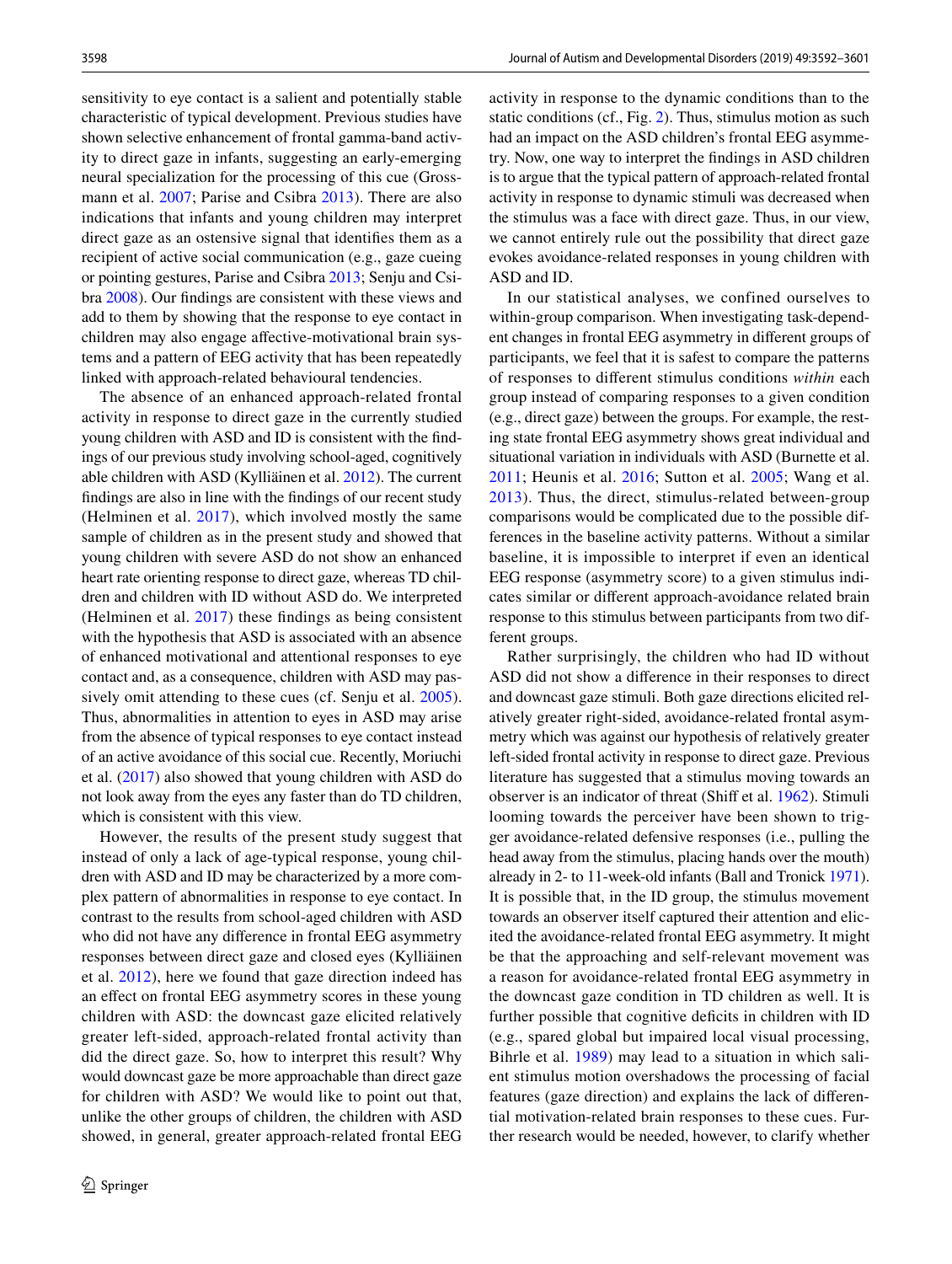approaching movement as such elicits avoidance motivation, independent of factors like gaze direction in children with lower developmental levels.

A limitation that should be noted, when making conclusions of the efect of movement in the present experiment, is that the static and the dynamic phases were parts of the same trial and appeared always in the same order, i.e., the former preceded the latter. The stimulus was frst static for two seconds and only after that started to move towards the observer. Consequently, we were able to maintain the children's attention on the screen and made the stimuli look more dynamic and natural than static images. In children with ID and TD children, there were no diferences in the brain activity between static and dynamic conditions, when data from all the stimuli were pooled. The children with ASD were the only ones who showed diferences in their responses to static and dynamic stimuli. It is possible that the children without ASD learnt to anticipate that the stimulus would loom forward right after the static phase. The anticipation could have afected the neural activity in the static phase of the trial and therefore the diference between the static and dynamic conditions was reduced. In contrast, the children with ASD may have lacked this effect of movement anticipation. Previous studies have shown that individuals with ASD have deficits in anticipating their own movements according to the movements of their social counterparts (Brisson et al. [2012;](#page-7-5) Schmitz et al. [2003](#page-9-17)) and in anticipating social sequences (Palumbo et al. [2015](#page-8-29); Zalla et al. [2010](#page-9-18)). In future studies, it is important to present the dynamic and static conditions in diferent trials to better verify the efect of stimulus movement on alpha-asymmetry.

Furthermore, the previous studies have used only pictorial stimuli, most likely because of difficulties in getting individuals with severe ASD to look at faces and guiding them through demanding laboratory settings. In the present study, as in the studies by Moriuchi et al. ([2017\)](#page-8-13) and Helminen et al.  $(2017)$  $(2017)$ , the children were cued to look at the eyes by task properties. This has, however, not been the case in all studies of abnormal gaze processing in ASD (Kaartinen et al.  $2012$ ; Stagg et al.  $2013$ ), and it is therefore difficult to conclude whether all results are related to the possible gaze aversion rather than face aversion. Recently, Hadjikhani et al. [\(2017](#page-8-30)) demonstrated that when constrained to look in the eyes, individuals with ASD show abnormally high activation in the subcortical social brain network (including amygdala); the efect was not as strong when participants were freely viewing the face. Therefore, in future studies, it should be specifed whether the aim is to investigate aversion to faces in general, or aversion to eyes and eye contact in particular. In future studies, it would also be essential to investigate how even more naturalistic stimuli than in the current study, such as a live person, afect the frontal EEG activity in children with ASD.

To conclude, this study provides evidence for early abnormalities in motivational responses to eye contact in autistic development. The greater approach-motivation related frontal activity to direct gaze, which appears to be a consistent characteristic of typical development, was not found in children with ASD or ID. In contrast, children with ASD exhibited more approach-related EEG activity to downcast gaze than to direct gaze, whereas children with ID without ASD did not show any diference in their responses to direct and downcast gaze. While some of the results in ASD and ID were unexpected and should be interpreted with caution, they point to group-specifc abnormalities in response to social cues in children with ASD and ID, and call for further research on the mechanisms that may explain these differences and the associated difficulties in social behaviour.

**Acknowledgments** We gratefully acknowledge all the families participating in the study. This study was supported by the Competitive State Research Financing of the Expert Responsibility area of Tampere University Hospital (Grant 9R026), Academy of Finland (Projects #250480 and #317080 to A.K.), Finnish Pediatric Research Foundation, Arvo and Lea Ylppö Foundation, and Finnish Cultural Foundation.

**Author Contributions** AK, TMH, JML, KE and JKH designed the study. JL, JML, JKH and AK conducted literature searches and provided summaries of previous research studies. AK, TMH and JL performed the experiments. JL, SY, JML and AK conducted the data analysis. JL wrote the frst draft of the manuscript. All authors have contributed to the writing of the manuscript and have approved the fnal manuscript.

**Open Access** This article is distributed under the terms of the Creative Commons Attribution 4.0 International License ([http://creativeco](http://creativecommons.org/licenses/by/4.0/) [mmons.org/licenses/by/4.0/](http://creativecommons.org/licenses/by/4.0/)), which permits unrestricted use, distribution, and reproduction in any medium, provided you give appropriate credit to the original author(s) and the source, provide a link to the Creative Commons license, and indicate if changes were made.

# **References**

- <span id="page-7-2"></span>Allen, J., Coan, J., & Nazarian, M. (2004). Issues and assumptions on the road from raw signals to metrics of frontal EEG asymmetry in emotion. *Biological Psychology, 67,* 183–218. [https://doi.](https://doi.org/10.1016/j.biopsycho.2004.03.007) [org/10.1016/j.biopsycho.2004.03.007.](https://doi.org/10.1016/j.biopsycho.2004.03.007)
- <span id="page-7-3"></span>Ball, W., & Tronick, E. (1971). Infant responses to impending collision: Optical and real. *Science, 171,* 818–820. [https://doi.org/10.1126/](https://doi.org/10.1126/science.171.3973.818) [science.171.3973.818.](https://doi.org/10.1126/science.171.3973.818)
- <span id="page-7-0"></span>Batki, A., Baron-Cohen, S., Wheelwright, S., Connellan, J., & Ahluwalia, J. (2000). Is there an innate gaze module? Evidence from human neonates. *Infant Behavior and Development, 23,* 223–229.
- <span id="page-7-1"></span>Bayley, N. (2006). *Bayley scales of infant and toddler development* (3rd ed.). San Antonio, TX: The Psychological Corporation.
- <span id="page-7-4"></span>Bihrle, A. M., Bellugi, U., Delis, D., & Marks, S. (1989). Seeing either the forest or the trees: Dissociation in visuospatial processing. *Brain and Cognition, 11,* 37–49. [https://doi.org/10.1016/0278-](https://doi.org/10.1016/0278-2626(89)90003-1) [2626\(89\)90003-1](https://doi.org/10.1016/0278-2626(89)90003-1).
- <span id="page-7-5"></span>Brisson, J., Warreyn, P., Serres, J., Foussier, S., & Adrien-Louis, J. (2012). Motor anticipation failure in infants with autism: a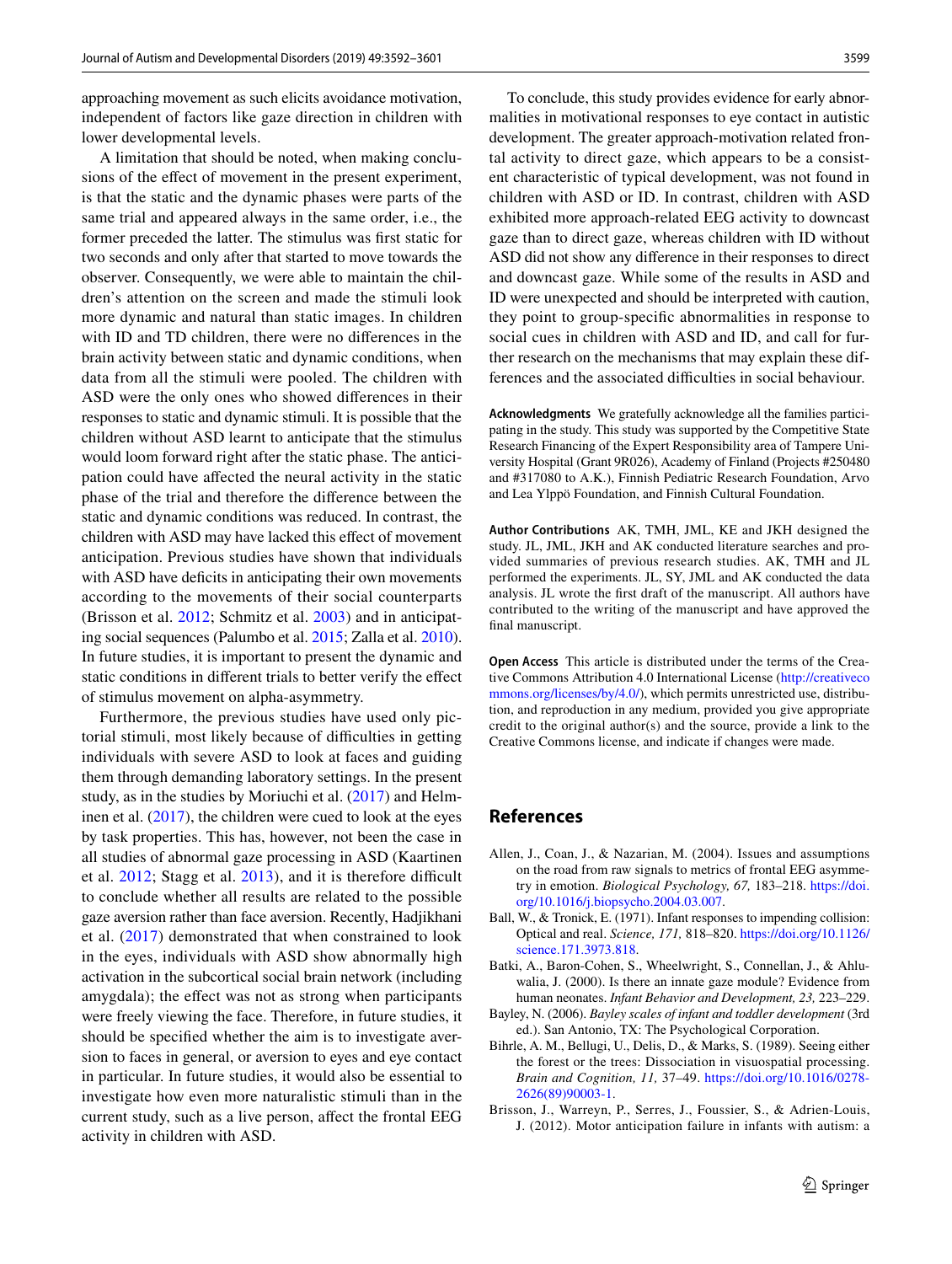retrospective analysis of feeding situations. *Autism, 16*(4), 420– 429. [https://doi.org/10.1177/1362361311423385.](https://doi.org/10.1177/1362361311423385)

- <span id="page-8-27"></span>Burnette, C. P., Henderson, H. A., Inge, A. P., Zahka, N. E., Schwartz, C. B., & Mundy, P. C. (2011). Anterior EEG asymmetry and the modifer model of autism. *Journal of Autism and Developmental Disorders, 41,* 1113–1124. [https://doi.org/10.1007/s1080](https://doi.org/10.1007/s10803-010-1138-0) [3-010-1138-0](https://doi.org/10.1007/s10803-010-1138-0).
- <span id="page-8-15"></span>Davidson, R. (1984). Affect, cognition and hemispheric lateralization. In C. E. Izard, J. Kagan, & R. B. Zajonc (Eds.), *Emotion, cognition, and behaviour* (pp. 320–365). New York: Cambridge University Press.
- <span id="page-8-7"></span>Dawson, G., Webb, S. J., & McPartland, J. (2005). Understanding the nature of face processing impairment in autism: Insights from behavioral and electrophysiological studies. *Developmental Neurophysiology, 27,* 403–424. [https://doi.org/10.1207/s15326942d](https://doi.org/10.1207/s15326942dn2703_6) [n2703\\_6](https://doi.org/10.1207/s15326942dn2703_6).
- <span id="page-8-22"></span>Delorme, A., & Makeig, S. (2004). EEGLAB: an open source toolbox for analysis of single-trial EEG dynamics including independent component analysis. *Journal of Neuroscience Methods, 134,* 9–21. [https://doi.org/10.1016/j.jneumeth.2003.10.009.](https://doi.org/10.1016/j.jneumeth.2003.10.009)
- <span id="page-8-6"></span>Elsabbagh, M., Mercure, E., Hudry, K., Chandler, S., Pasco, G., Charman, T., et al. (2012). Infant neural sensitivity to eye gaze predicts characteristics of autism at two years. *Current Biology, 33,* 338–342.
- <span id="page-8-0"></span>Farroni, T., Csibra, G., Simon, F., & Johnson, M. (2002). Eye contact detection in humans from birth. *Proceedings of the National academy of Sciences of the United States of America, 99,* 9602–9605. [https://doi.org/10.1073/pnas.152159999.](https://doi.org/10.1073/pnas.152159999)
- <span id="page-8-1"></span>Farroni, T., Menon, E., & Johnson, M. (2006). Factors infuencing newborns' preference for faces with eye contact. *Journal of Experimental Child Psychology, 95,* 298–308. [https://doi.org/10.1016/j.](https://doi.org/10.1016/j.jecp.2006.08.001) [jecp.2006.08.001](https://doi.org/10.1016/j.jecp.2006.08.001).
- <span id="page-8-25"></span>Grossmann, T., Johnson, M. H., Farroni, T., & Csibra, G. (2007). Social perception in the infant brain: gamma oscillatory activity in response to eye gaze. *Social Cognitive and Afective Neuroscience, 2*(4), 284–291. [https://doi.org/10.1093/scan/nsm025.](https://doi.org/10.1093/scan/nsm025)
- <span id="page-8-30"></span>Hadjikhani, N., Johnels, J. Å., Zürcher, N. R., Lassalle, A., Guillon, Q., Hippolyte, L., et al. (2017). Look me in the eyes: constraining gaze in the eye-region provokes abnormally high subcortical activation in autism. *Scientifc Reports, 7*(1), 3163. [https://doi.](https://doi.org/10.1038/s41598-017-03378-5) [org/10.1038/s41598-017-03378-5](https://doi.org/10.1038/s41598-017-03378-5).
- <span id="page-8-16"></span>Harmon-Jones, E., & Gable, P. A. (2018). On the role of asymmetric frontal cortical activity in approach and withdrawal motivation: An updated review of the evidence. *Psychophysiology, 55,* e12879. [https://doi.org/10.1111/psyp.12879.](https://doi.org/10.1111/psyp.12879)
- <span id="page-8-14"></span>Helminen, T. M., Leppänen, J. M., Eriksson, K., Luoma, A., Hietanen, J. K., & Kylliäinen, A. (2017). Atypical physiological orienting to direct gaze in low-functioning children with autism spectrum disorder. *Autism Research, 10,* 810–820. [https://doi.org/10.1002/](https://doi.org/10.1002/aur.1738) [aur.1738.](https://doi.org/10.1002/aur.1738)
- <span id="page-8-28"></span>Heunis, T. M., Aldrich, C., & de Vries, P. J. (2016). Recent advances in resting-state electroencephalography biomarkers for autism spectrum disorder: A review of methodological and clinical challenges. *Pediatric Neurology, 61,* 28–37. [https://doi.org/10.1016/j.](https://doi.org/10.1016/j.pediatrneurol.2016.03.010) [pediatrneurol.2016.03.010](https://doi.org/10.1016/j.pediatrneurol.2016.03.010).
- <span id="page-8-17"></span>Hietanen, J. K., Leppänen, J. M., Peltola, M. J., Linna-aho, K., & Ruuhiala, H. J. (2008). Seeing direct and averted gaze activates the approach-avoidance motivational brain systems. *Neuropsychologia, 46,* 2423–2430. [https://doi.org/10.1016/j.neuropsych](https://doi.org/10.1016/j.neuropsychologia.2008.02.029) [ologia.2008.02.029.](https://doi.org/10.1016/j.neuropsychologia.2008.02.029)
- <span id="page-8-18"></span>Itier, R. J., & Batty, M. (2009). Neural bases of eye and gaze processing: the core of social cognition. *Neuroscience and Biobehavioral Reviews, 33,* 843–863. [https://doi.org/10.1016/j.neubi](https://doi.org/10.1016/j.neubiorev.2009.02.004) [orev.2009.02.004.](https://doi.org/10.1016/j.neubiorev.2009.02.004)
- <span id="page-8-19"></span>Jack, A., & Pelphrey, K. (2017). Annual research review: understudied populations within the autism spectrum - current trends and future

directions in neuroimaging research. *Journal of Child Psychology and Psychiatry, 58,* 411–435.<https://doi.org/10.1111/jcpp.12687>.

- <span id="page-8-5"></span>Jones, W., & Klin, A. (2013). Attention to eyes is present but in decline in 2–6-month-old infants later diagnosed with autism. *Nature, 504,* 427–431. [https://doi.org/10.1038/nature12715.](https://doi.org/10.1038/nature12715)
- <span id="page-8-10"></span>Joseph, R., Ehrman, K., McNally, R., & Keehn, B. (2008). Afective response to eye contact and face recognition ability in children with ASD. *Journal of International Neuropsychological Society, 14,* 947–955. [https://doi.org/10.1017/S1355617708081344.](https://doi.org/10.1017/S1355617708081344)
- <span id="page-8-11"></span>Kaartinen, M., Puura, K., Mäkelä, T., Rannisto, M., Lemponen, R., Helminen, M., et al. (2012). Autonomic arousal to direct gaze correlates with social impairments among children with ASD. *Journal of Autism and Developmental Disorders, 42,* 1917–1927. <https://doi.org/10.1007/s10803-011-1435-2>.
- <span id="page-8-23"></span>Kaatiala, J., Yrttiaho, S., Forssman, L., Perdue, K., & Leppänen, J. M. (2013). A graphical user interface for infant ERP analysis. *Behavior Research Methods, 46,* 745–757. [https://doi.org/10.3758/s1342](https://doi.org/10.3758/s13428-013-0404-4) [8-013-0404-4](https://doi.org/10.3758/s13428-013-0404-4).
- <span id="page-8-8"></span>Kylliäinen, A., & Hietanen, J. K. (2006). Skin conductance responses to another person's gaze in children with autism. *Journal of Autism and Developmental Disorders, 36,* 517–525. [https://doi.](https://doi.org/10.1007/s10803-006-0091-4) [org/10.1007/s10803-006-0091-4](https://doi.org/10.1007/s10803-006-0091-4).
- <span id="page-8-21"></span>Kylliäinen, A., Jones, E. J. H., Gomot, M., Warreyn, P., & Falck-Ytter, T. (2014). Practical guidelines for studying young children with autism spectrum disorder in psychophysiological experiments. *Review Journal of Autism and Developmental Disorders, 1,* 373–386.<https://doi.org/10.1007/s40489-014-0034-5>.
- <span id="page-8-9"></span>Kylliäinen, A., Wallace, S., Coutanche, M., Leppänen, J. M., Cusack, J., Bailey, A. J., et al. (2012). Afective-motivational brain responses to direct gaze in children with autism spectrum disorder. *Journal of Child Psychology and Psychiatry, 53,* 790–797. <https://doi.org/10.1111/j.1469-7610.2011.02522.x>.
- <span id="page-8-20"></span>Lord, C., Rutter, M., DiLavore, P., Risi, S., Gotham, K., & Bishop, S. (2012). *Autism diagnostic observation schedule, second edition (ADOS-2)*. Los Angeles, CA: Western Psychological Services.
- <span id="page-8-2"></span>Maestro, S., Muratori, F., Cavallaro, M., Pecini, C., Cesari, A., Paziente, A., et al. (2005). How young children treat objects and people: An empirical study of the frst year of life in autism. *Child Psychiatry and Human Development, 35,* 383–396. [https](https://doi.org/10.1007/s10578-005-2695-x) [://doi.org/10.1007/s10578-005-2695-x.](https://doi.org/10.1007/s10578-005-2695-x)
- <span id="page-8-24"></span>Marshall, P., Bar-Haim, Y., & Fox, N. (2002). Development of the EEG from 5 months to 4 years of age. *Clinical Neurophysiology, 113,* 1199–1208.
- <span id="page-8-13"></span>Moriuchi, J. M., Klin, A., & Jones, W. (2017). Mechanisms of diminished attention to eyes in autism. *American Journal of Psychiatry, 174*(1), 26–35. [https://doi.org/10.1176/appi.ajp.2016.15091](https://doi.org/10.1176/appi.ajp.2016.15091222) [222](https://doi.org/10.1176/appi.ajp.2016.15091222).
- <span id="page-8-12"></span>Nuske, H., Vivanti, G., & Dissanayake, C. (2015). No evidence of emotional dysregulation or aversion to mutual gaze in preschoolers with autism spectrum disorder: An eye-tracking pupillometry study. *Journal of Autism and Developmental Disorders, 45,* 3433–3445. <https://doi.org/10.1007/s10803-015-2479-5>.
- <span id="page-8-3"></span>Osterling, J., & Dawson, G. (1994). Early recognition of children with autism: a study of frst birthday home videotapes. *Journal of Autism and Developmental Disorders, 24,* 247–257.
- <span id="page-8-4"></span>Osterling, J. A., Dawson, G., & Munson, J. A. (2002). Early recognition of 1-year old infants with autism spectrum disorder versus mental retardation. *Development and Psychopathology, 14,* 239–251.
- <span id="page-8-29"></span>Palumbo, L., Burnett, H. G., & Jellema, T. (2015). Atypical emotional anticipation in high-functioning autism. *Molecular Autism, 6*(1), 47. [https://doi.org/10.1186/s13229-015-0039-7.](https://doi.org/10.1186/s13229-015-0039-7)
- <span id="page-8-26"></span>Parise, E., & Csibra, G. (2013). Neural responses to multimodal ostensive signals in 5-month-old infants. *PLoS ONE, 8*(8), e72360. [https://doi.org/10.1371/journal.pone.0072360.](https://doi.org/10.1371/journal.pone.0072360)